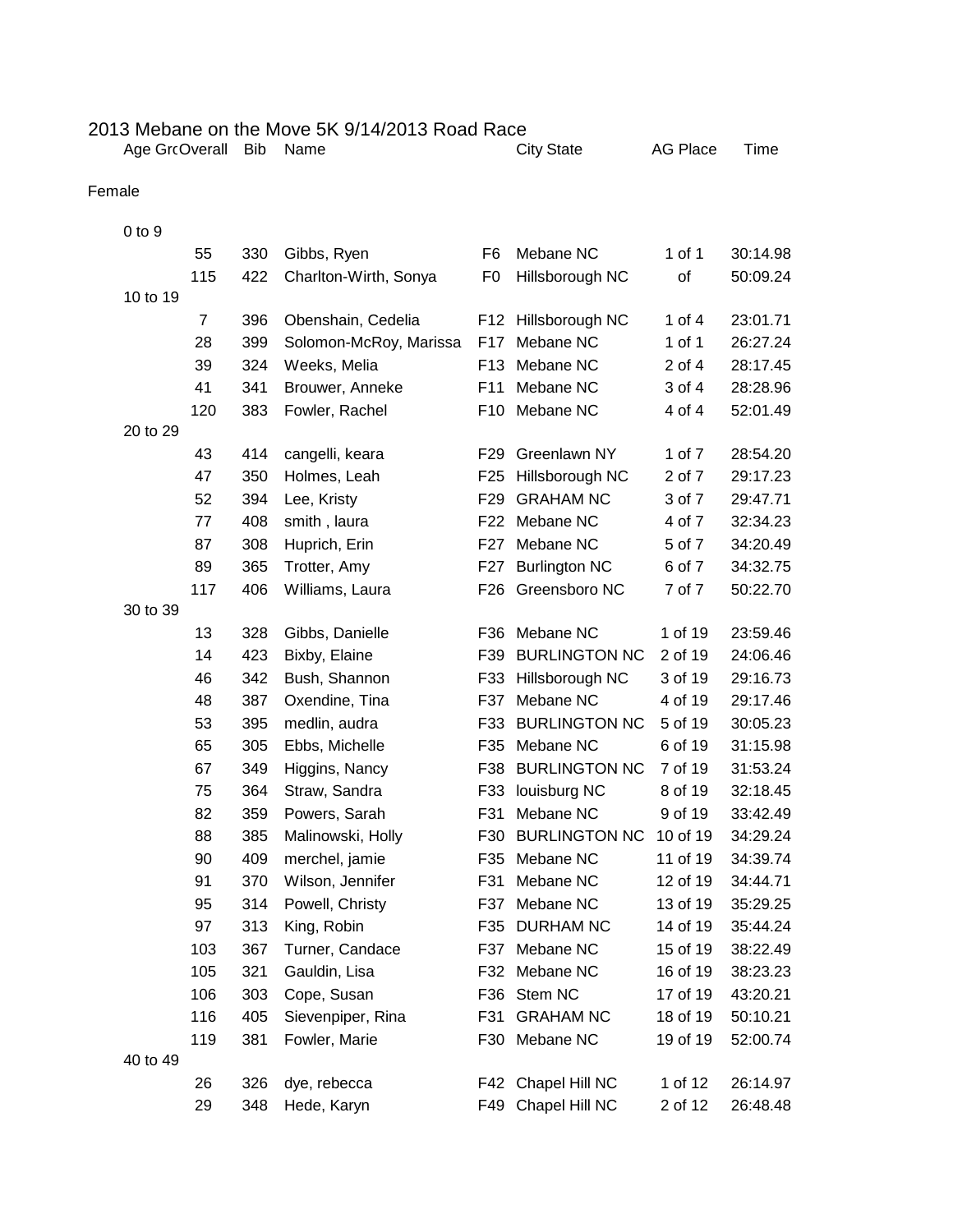|      |            | 49        | 319        | Chriscoe, Patricia     | F43             | Mebane NC                     | 3 of 12          | 29:21.96             |
|------|------------|-----------|------------|------------------------|-----------------|-------------------------------|------------------|----------------------|
|      |            | 51        | 398        | Solomon, Ilka          | F40             | Mebane NC                     | 4 of 12          | 29:39.72             |
|      |            | 78        | 379        | Curry, Denise          | F44             | <b>GRAHAM NC</b>              | 5 of 12          | 32:44.23             |
|      |            | 92        | 392        | Galey, Amy             | F46             | <b>Burlington NC</b>          | 6 of 12          | 34:44.96             |
|      |            | 98        | 335        | Scott, Susie           | F49             | Mebane NC                     | 7 of 12          | 36:03.50             |
|      |            | 101       | 311        | Johnson, Stefanie      | F48             | <b>GRAHAM NC</b>              | 8 of 12          | 36:45.00             |
|      |            | 102       | 316        | VaLeu, Tracy           | F43             | <b>GRAHAM NC</b>              | 9 of 12          | 36:45.73             |
|      |            | 109       | 374        | Booth, Laurie          | F42             | <b>BURLINGTON NC</b>          | 10 of 12         | 45:45.99             |
|      |            | 110       | 376        | Brooks, Victoria       | F43             | <b>BURLINGTON NC</b>          | 11 of 12         | 45:50.49             |
|      |            | 114       | 336        | Watkins, Amy           |                 | F45 Haw River NC              | 12 of 12         | 49:57.45             |
|      | 50 to 59   |           |            |                        |                 |                               |                  |                      |
|      |            | 35        | 351        | Kenny, Anne            |                 | F50 Apex NC                   | 1 of 7           | 27:58.98             |
|      |            | 57        | 360        | Rasberry, Shari        | F50             | Hillsborough NC               | 2 of 7           | 30:24.71             |
|      |            | 60        | 355        | McGhee, Brenda         | F56             | Mebane NC                     | 3 of 7           | 30:58.74             |
|      |            | 71        | 306        | Fox, Cindy             | F <sub>52</sub> | <b>Burlington NC</b>          | 4 of 7           | 31:57.45             |
|      |            | 72        | 420        | Cochran, Jeanne        | F <sub>56</sub> | Kernersville NC               | 5 of 7           | 31:57.73             |
|      |            | 112       | 390        | Freemyer, Carla        | F <sub>52</sub> | asheboro NC                   | 6 of 7           | 47:29.95             |
|      |            | 113       | 304        | Crigger, Elaine        | F51             | <b>Holly Springs NC</b>       | 7 of 7           | 49:14.99             |
|      | 60 to 69   |           |            |                        |                 |                               |                  |                      |
|      |            | 64        | 417        | Cupitt, Julia          | F65             | <b>DURHAM NC</b>              | 1 of 1           | 31:14.98             |
| Male |            |           |            |                        |                 |                               |                  |                      |
|      |            |           |            |                        |                 |                               |                  |                      |
|      | $0$ to $9$ |           |            |                        |                 |                               | $1$ of $8$       |                      |
|      |            | 5         | 329        | Gibbs, Kaden           | M9              | Mebane NC                     |                  | 21:55.24             |
|      |            | 42        | 410        | Brouwer, Ethan         | m9              | Mebane NC                     | $2$ of $8$       | 28:28.99             |
|      |            | 54        | 338        | Beaver, Damian         | M <sub>9</sub>  | Mebane NC                     | 3 of 8           | 30:13.70             |
|      |            | 94        | 407<br>312 | Sessoms, Tyson         | M8              | Mebane NC<br><b>DURHAM NC</b> | $1$ of $3$       | 35:17.23<br>35:40.74 |
|      |            | 96<br>118 | 382        | King, Jack             | M7<br>M7        | Mebane NC                     | 2 of 3<br>3 of 3 | 52:00.51             |
|      | 10 to 19   |           |            | Fowler, Micah          |                 |                               |                  |                      |
|      |            | 15        | 402        | Trollinger, Caleb      |                 | M15 Haw River NC              | $1$ of $5$       | 24:16.23             |
|      |            | 16        | 412        | murray, dan            |                 | M14 Mebane NC                 | $2$ of $5$       | 24:25.45             |
|      |            | 22        | 362        | Rice, John Allen       |                 | M15 Mebane NC                 | 3 of 5           | 25:33.96             |
|      |            | 23        | 372        | Woods, Ryan            |                 | M15 Mebane NC                 | 4 of 5           | 26:00.72             |
|      |            | 58        | 325        | Wileman, Tom           |                 | M10 Hillsborough NC           | 4 of 8           | 30:30.73             |
|      |            | 83        | 346        | Dickson, Matthew       |                 | M11 GRAHAM NC                 | 5 of 8           | 33:57.96             |
|      |            | 85        | 400        | Thrasher, Chip         |                 | M10 Mebane NC                 | 6 of 8           | 34:12.71             |
|      |            | 100       | 339        | Bollinger, Christopher |                 | M12 Efland NC                 | 7 of 8           | 36:19.99             |
|      |            | 104       | 368        | Turner, Dillon         |                 | M14 Mebane NC                 | 5 of 5           | 38:22.74             |
|      |            | 111       | 404        | Shotwell, Dalton       |                 | M12 Mebane NC                 | 8 of 8           | 47:22.74             |
|      | 20 to 29   |           |            |                        |                 |                               |                  |                      |
|      |            | 17        | 353        | Lee, Ryan              |                 | M20 Mebane NC                 | $1$ of $3$       | 24:40.48             |
|      |            | 20        | 357        | Parish, Stephen        |                 | M26 BURLINGTON NC             | 2 of 3           | 25:09.23             |
|      |            | 86        | 309        | Huprich, Jason         |                 | M29 Mebane NC                 | 3 of 3           | 34:20.00             |
|      |            |           |            |                        |                 |                               |                  |                      |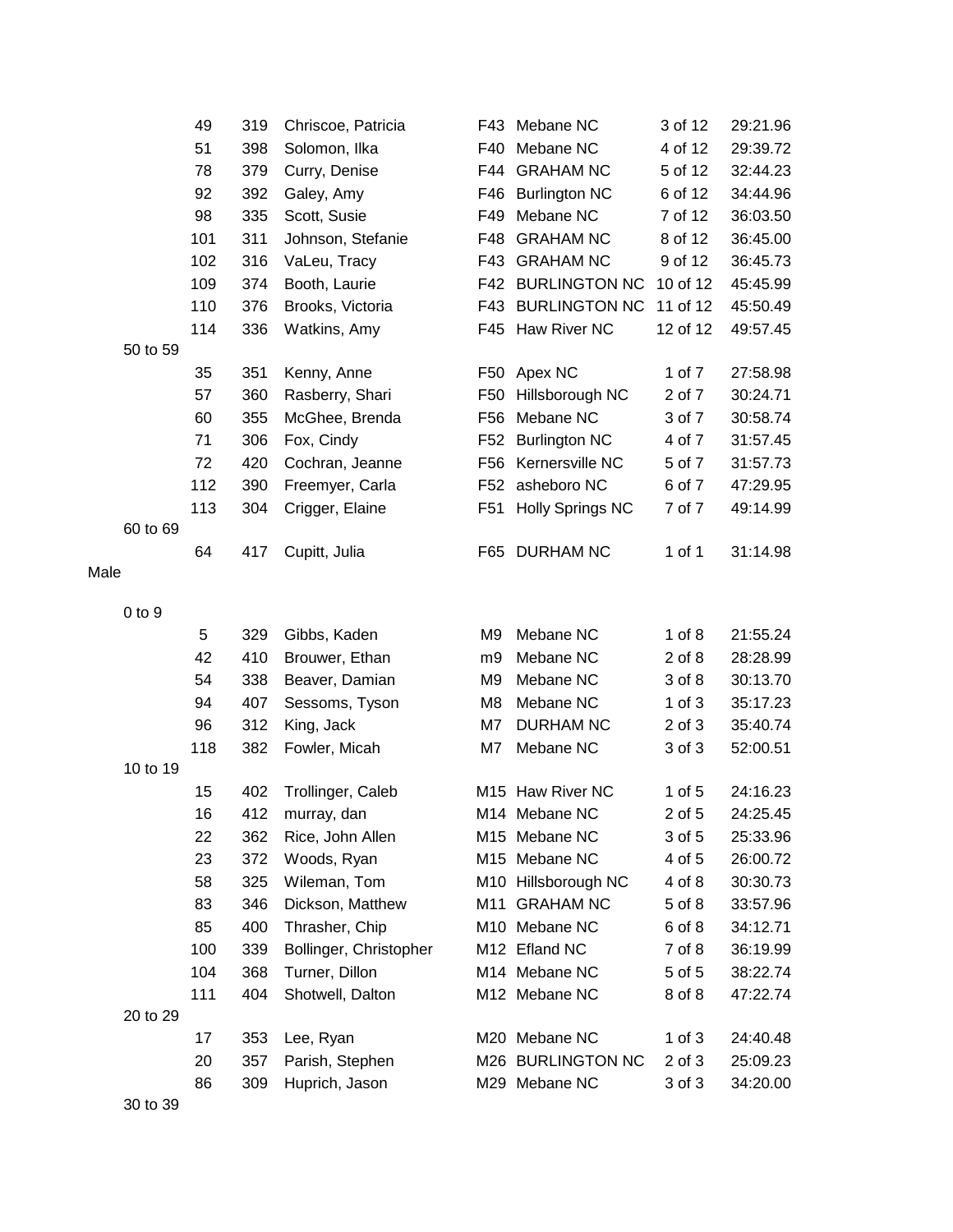|          | 1   | 419 | Smith, Justin      | m31 Mebane NC       | 1 of 20    | 18:50.98 |
|----------|-----|-----|--------------------|---------------------|------------|----------|
|          | 2   | 354 | McDuffie, David    | M34 Mebane NC       | 2 of 20    | 20:33.46 |
|          | 3   | 302 | Bork, Benjamin     | M32 Mebane NC       | 3 of 20    | 21:03.70 |
|          | 4   | 356 | Morton, Mickey     | M38 Julian NC       | 4 of 20    | 21:41.98 |
|          | 9   | 401 | Thrasher, James    | M34 Mebane NC       | 5 of 20    | 23:10.20 |
|          | 10  | 415 | sams, brandon      | M31 Mebane NC       | 6 of 20    | 23:26.48 |
|          | 12  | 345 | Dickson, Jeremiah  | M33 GRAHAM NC       | 7 of 20    | 23:58.48 |
|          | 19  | 378 | Cornett, Chris     | M30 Mebane NC       | 8 of 20    | 25:07.23 |
|          | 21  | 340 | Bronson, Sean      | M37 Hillsborough NC | 9 of 20    | 25:28.71 |
|          | 27  | 333 | Nonneman, Randy    | M35 Durham NC       | 10 of 20   | 26:14.98 |
|          | 31  | 403 | Fowler, Robert     | M30 Mebane NC       | 11 of 20   | 27:07.70 |
|          | 32  | 337 | Alger, Keith       | M35 Mebane NC       | 12 of 20   | 27:23.70 |
|          | 34  | 421 | kinghorn, andrew   | M33 Mebane NC       | 13 of 20   | 27:44.24 |
|          | 44  | 347 | Griffin, Sean      | M30 Mebane NC       | 14 of 20   | 28:56.48 |
|          | 50  | 386 | Oxendine, Anthony  | M35 Mebane NC       | 15 of 20   | 29:32.23 |
|          | 63  | 301 | Barbour, Richie    | M39 Mebane NC       | 16 of 20   | 31:00.96 |
|          | 66  | 352 | Lambert, Alan      | M37 GRAHAM NC       | 17 of 20   | 31:27.73 |
|          | 68  | 366 | Trotter, Josh      | M32 Burlington NC   | 18 of 20   | 31:54.95 |
|          | 81  | 358 | Powers, Jacob      | M30 Mebane NC       | 19 of 20   | 33:41.50 |
|          | 93  | 369 | Wilson, Adam       | M33 Mebane NC       | 20 of 20   | 34:47.71 |
| 40 to 49 |     |     |                    |                     |            |          |
|          | 8   | 416 | gandon, douglas    | M41 Liberty NC      | 1 of 10    | 23:06.98 |
|          | 18  | 384 | Huffines, Jack     | M47 Elon NC         | 2 of 10    | 25:05.98 |
|          | 25  | 397 | pannell, john      | m49 BURLINGTON NC   | 3 of 10    | 26:03.20 |
|          | 40  | 318 | Benson, David      | M47 Mebane NC       | 4 of 10    | 28:22.45 |
|          | 61  | 371 | wood, jim          | M44 Elon NC         | 5 of 10    | 31:00.46 |
|          | 62  | 315 | Tilley, Ken        | M43 Hillsborough NC | 6 of 10    | 31:00.49 |
|          | 73  | 323 | Weeks, Kenneth     | M46 Mebane NC       | 7 of 10    | 31:59.24 |
|          | 79  | 389 | Boone, Daniel      | M47 Gibsonville NC  | 8 of 10    | 33:12.95 |
|          | 84  | 380 | Curry, Kerry       | M43 GRAHAM NC       | 9 of 10    | 34:06.71 |
|          | 107 | 373 | Alston, Maufin     | M40 Burlington NC   | 10 of 10   | 43:31.25 |
| 50 to 59 |     |     |                    |                     |            |          |
|          | 24  | 388 | HAWKINS, DARYL     | M54 Mebane NC       | 1 of 9     | 26:00.95 |
|          | 33  | 307 | Howe, Chris        | M53 BURLINGTON NC   | 2 of 9     | 27:39.73 |
|          | 38  | 363 | Samuels, Glenn     | M57 Kernersville NC | 3 of 9     | 28:14.48 |
|          | 45  | 317 | Baird, James       | M59 Durham NC       | 4 of 9     | 29:00.23 |
|          | 56  | 361 | Rice, Gary         | M53 Mebane NC       | 5 of 9     | 30:24.23 |
|          | 69  | 344 | Davis, Mike        | M52 Mebane NC       | 6 of 9     | 31:54.98 |
|          | 74  | 331 | Guthrie, Tony R    | M54 Halifax VA      | 7 of 9     | 32:13.20 |
|          | 76  | 391 | Freemyer, Reg      | M53 asheboro NC     | 8 of 9     | 32:29.20 |
|          | 99  | 334 | Scott, Greg        | M52 Mebane NC       | 9 of 9     | 36:03.73 |
| 60 to 69 |     |     |                    |                     |            |          |
|          | 6   | 411 | pendergraft, james | M60 Hillsborough NC | 1 of $6$   | 22:05.23 |
|          | 11  | 413 | Hotelling, Jim     | M66 Chapel Hill NC  | $2$ of $6$ | 23:52.23 |